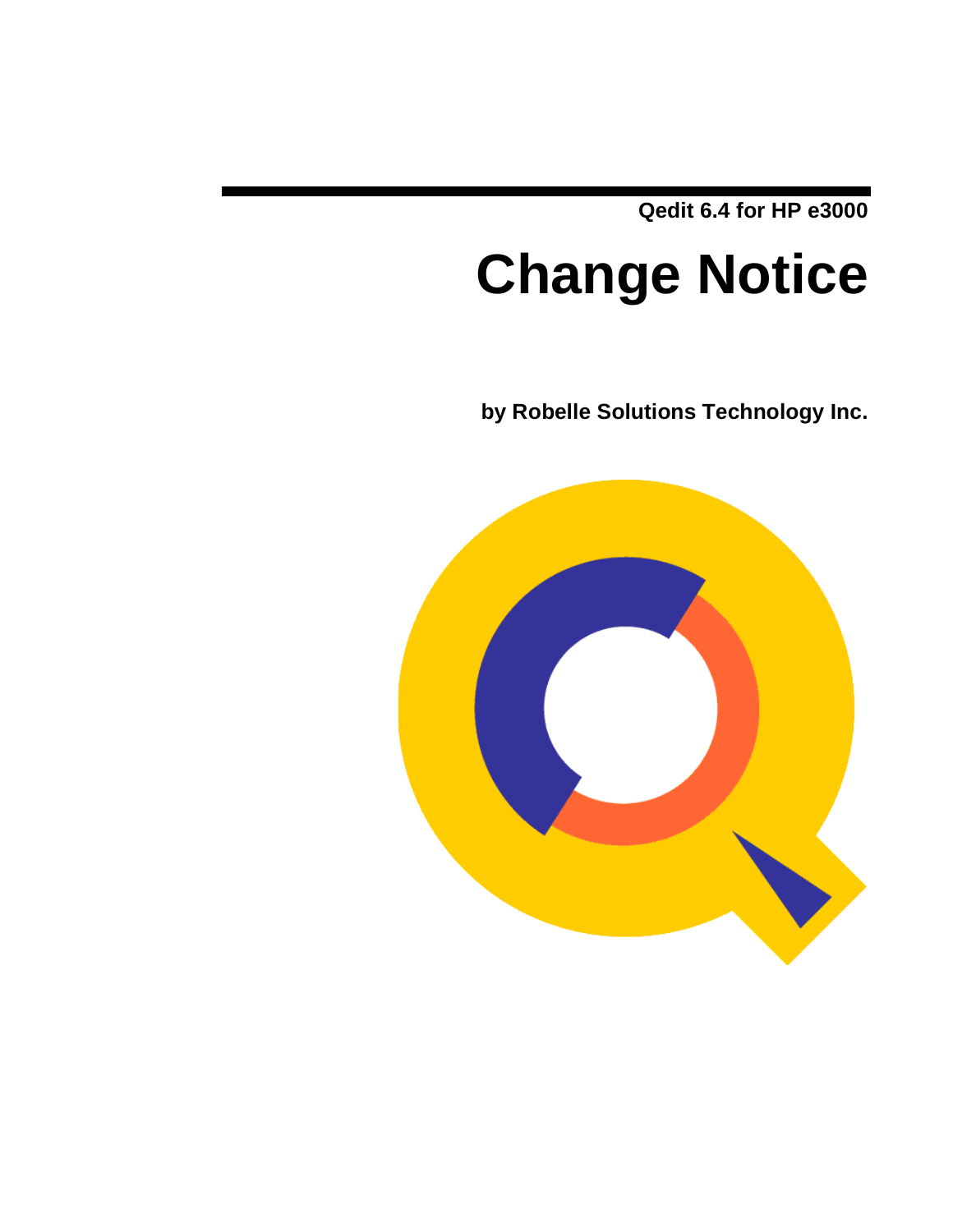Program and manual copyright © 1977-2022 Robelle Solutions Technology Inc.

Permission is granted to reprint this document (but not for profit), provided that copyright notice is given.

Updated January 8, 2019

Qedit and Suprtool are trademarks of Robelle Solutions Technology Inc. Windows is a trademark of Microsoft Corporation. Other product and company names mentioned herein may be the trademarks of their respective owners.



Robelle Solutions Technology Inc. 7360 – 137 Street, Suite 372 Surrey, B.C. Canada V3W 1A3 Phone: 604.501.2001 Fax: 604.501.2003 E-mail:sales@robelle.com E-mail:support@robelle.com Web: www.robelle.com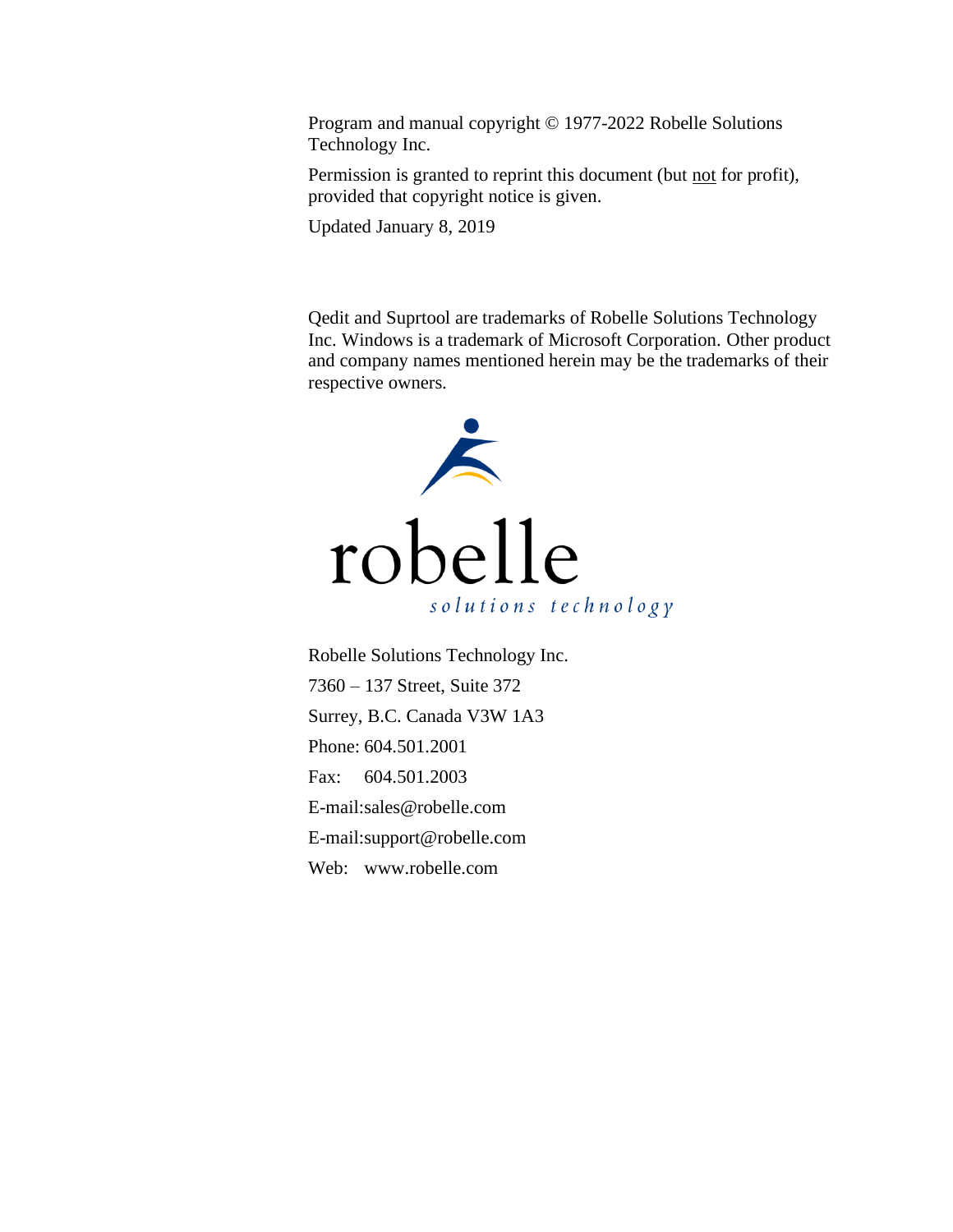## **Contents**

#### **Introducing Qedit 6.4**

#### **Highlights**

#### **Installation**

#### **Qedit for Windows**

| ł<br>۰.<br>×<br>۰. |
|--------------------|

 $\mathbf 1$ 

 $\overline{2}$ 

5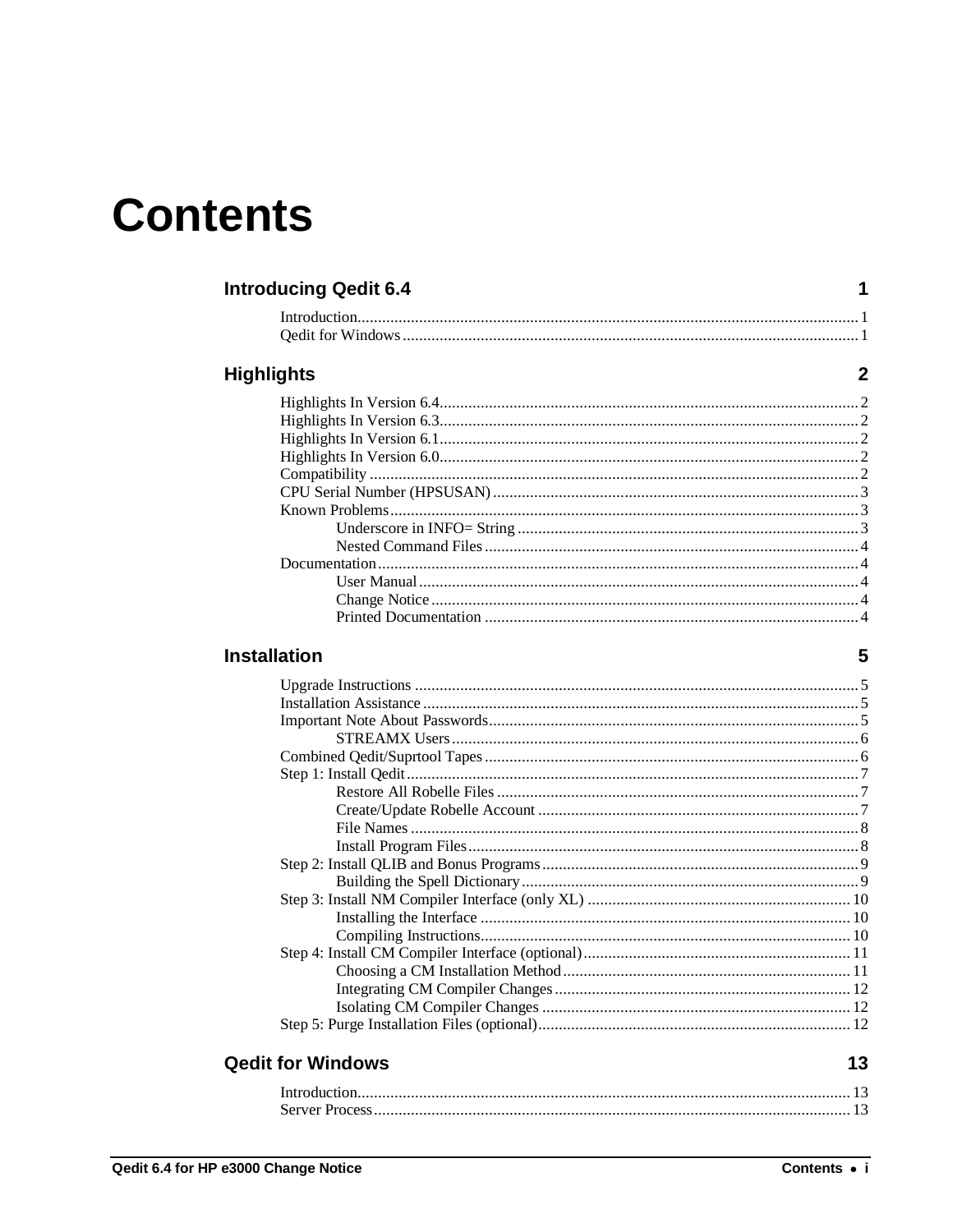$17$ 

## **Bugs Fixed Since Version 5.6**

|--|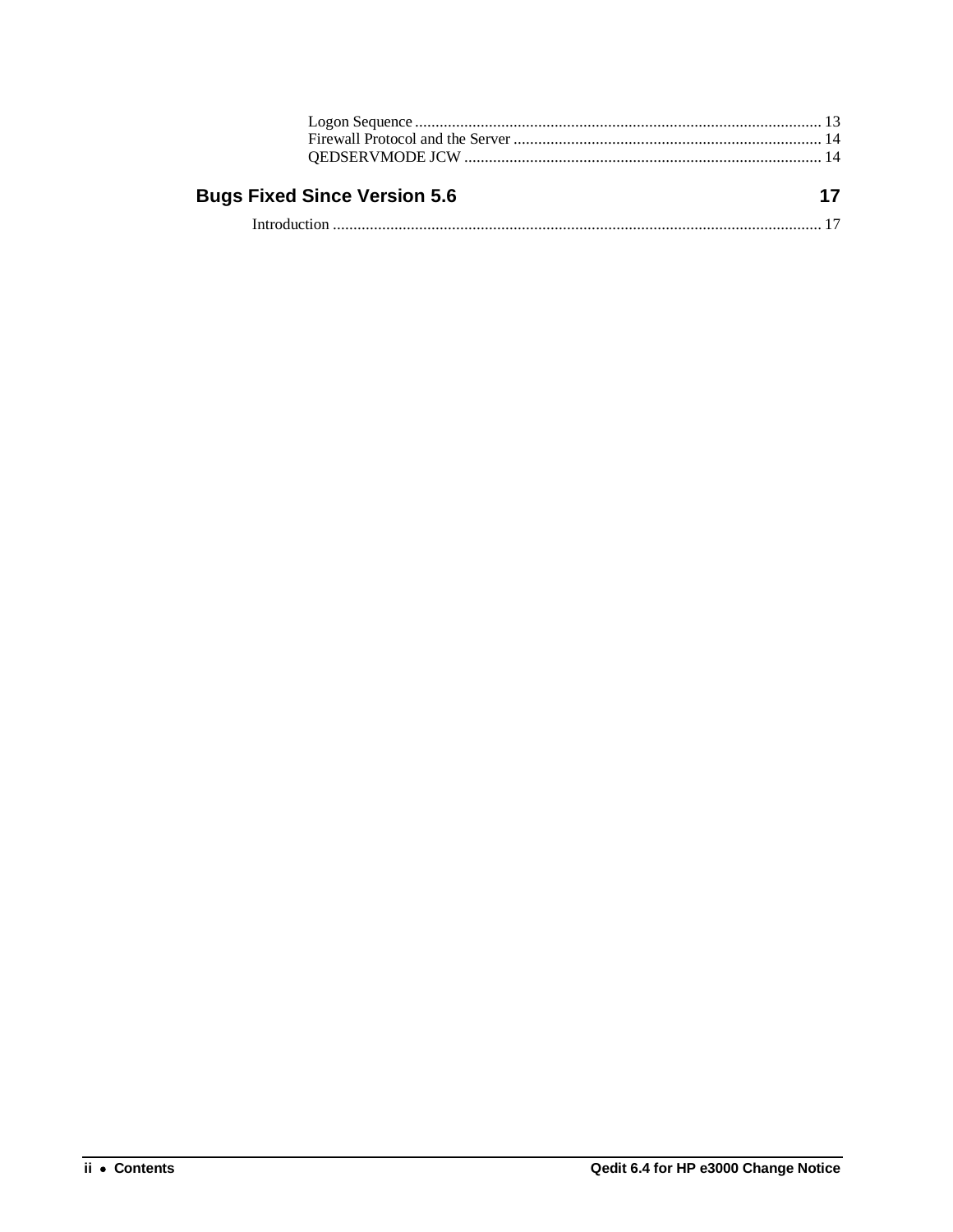# **Introducing Qedit 6.4**

## **Introduction**

Qedit is our fast and efficient full-screen editor and development home base for HP e3000 systems (MPE/iX and MPE V). One of our objectives for Qedit is to give PowerHouse and COBOL developers all the necessary capabilities to perform their work from a single program.

We are constantly enhancing Qedit with new features and fixes requested by users. Not only does this change notice include a description of Qedit's enhancements, it includes detailed installation steps and a list of other changes for host-based Qedit. This change notice also includes a description of the server portion of Qedit for Windows.

Host-based Qedit is also available for HP-UX, with virtually identical features. If you would like more information, please contact Robelle Solutions Technology Inc.

## **Qedit for Windows**

Our newest editor, Qedit for Windows, now gives you the familiar Windows interface for editing both MPE/iX and HP-UX files, all from a single program. Qedit for Windows is the next generation of our popular editor, which consists of a Windows editing client and either an MPE/iX or HP-UX editing server that work together to edit host files. Since its release, we have focused our development efforts on Qedit for Windows, adding more functionality and continuing to expand its capabilities. If you would like to upgrade to Qedit for Windows, please contact Robelle Solutions Technology Inc.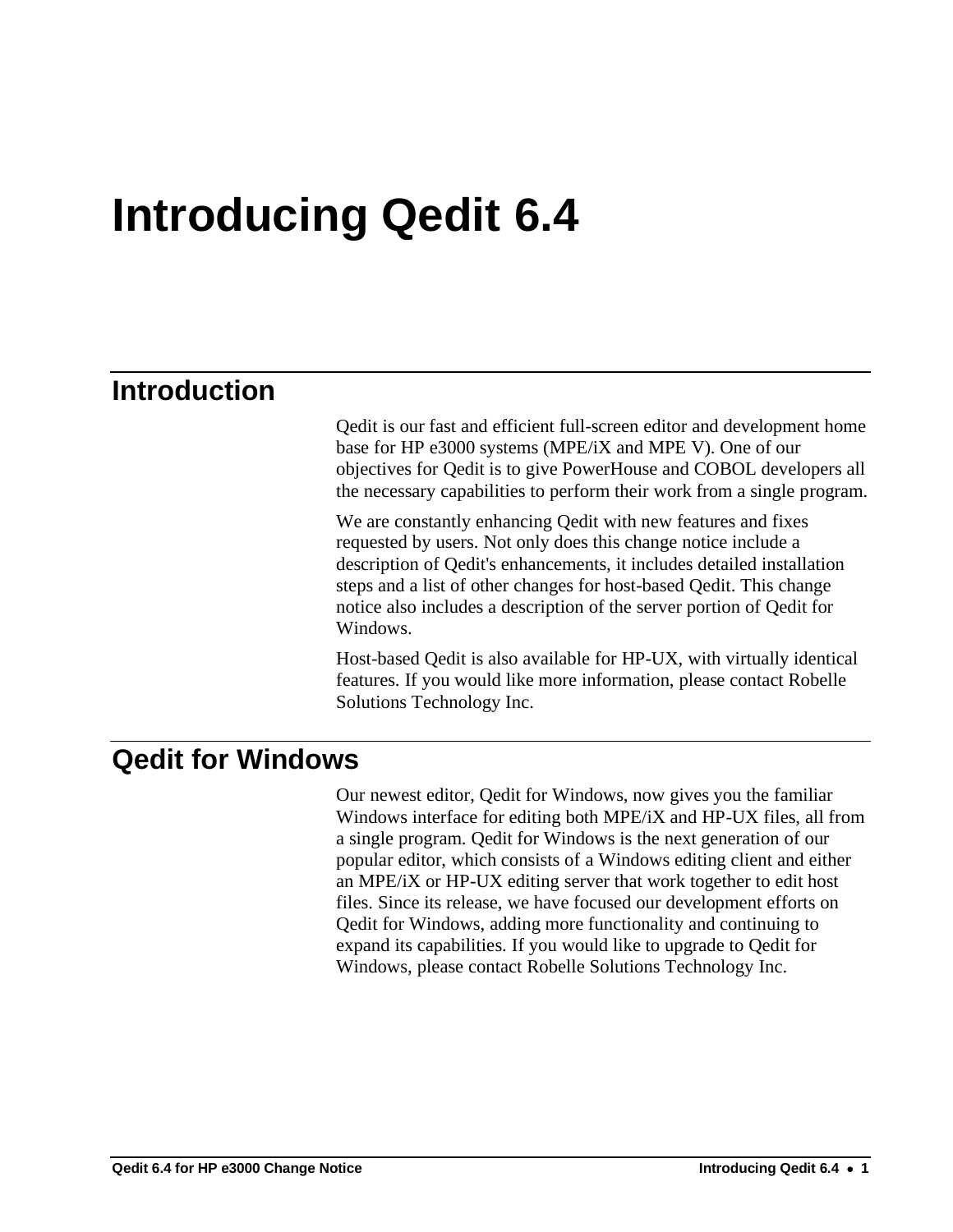# **Highlights**

## **Highlights In Version 6.4**

This is an overview of all the changes implemented in this version.

- Final work has been completed on 2027 mitigation.
- Oedit has been ported to Linux.

## **Highlights In Version 6.3**

This is an overview of all the changes implemented in this version.

• More work has been done to extend Oedit to work properly beyond 2027 date limitation on the HP 3000.

## **Highlights In Version 6.1**

This is an overview of all the changes implemented in this version.

- The Verify command incorrectly parsed certain entries near the end of the verb table such as ZZ, String etc.
- The Calendar intrinsic is being phased out of Qedit and all Robelle products, which will help all products run past 2028.

## **Highlights In Version 6.0**

UDC's would stop working properly if a Calc command longer than 138 characters was entered.

## **Compatibility**

Qedit commands are added to the Redo stack before variable substitution occurs (**Set Varsub On**) i.e. with the variable name. So,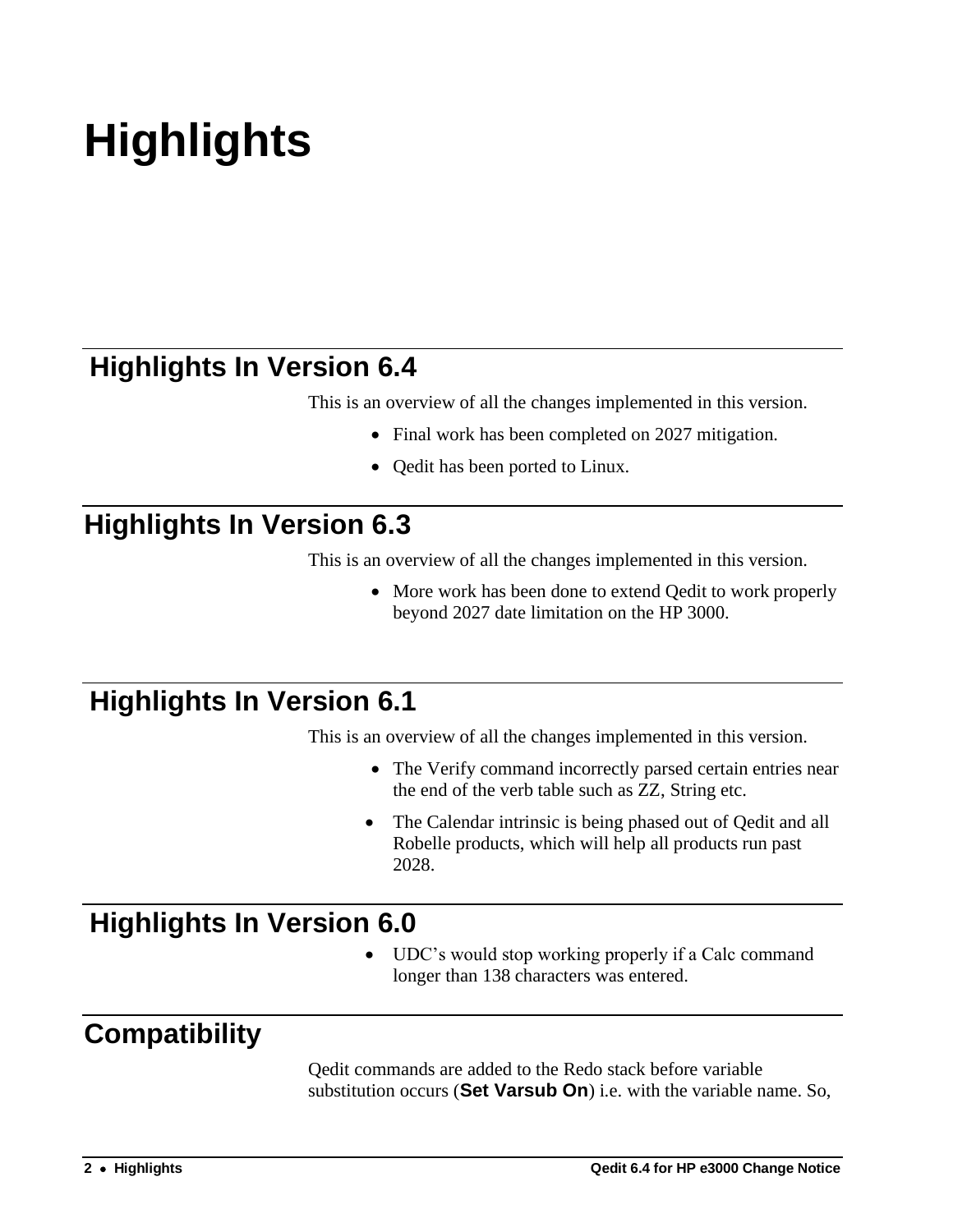if the variable value changes between the time the command is entered and the time it is retrieved from the stack, the results may be different. It's also important to note that commands related to Redo stack operations such as **Listredo**, **Do**, **Before** can not have trailing comments enclosed in curly braces anymore. The comments are not removed and likely cause a syntax error.

## **CPU Serial Number (HPSUSAN)**

Qedit runs only on CPUs whose serial numbers (the "showvar hpsusan" number on MPE/iX) have been encoded. If it fails to run and you see an "invalid HPSUSAN" error message, call Robelle for assistance.

## **Known Problems**

#### **Underscore in INFO= String**

The underscore character can be used as a string delimiter and as as valid character in a Posix filename. If you enter a filename containing an underscore in the INFO= string parameter, Qedit interprets the underscore as a string delimiter. For example, if you enter:

```
run qedit.pub.robelle;info='-c "t 
my_history;vi"'
```
This command should start up Qedit, have it open the Posix file called my\_history and go into full-screen mode automatically. However, since the underscore is seen as a string delimiter, whatever follows is basically ignored during command processing. Thus, the file is opened but Qedit stays at the line-mode prompt.

We hope to have a permanent fix in a future release. In the meantime, the workaround is to explicitly identify the underscore as being part of the filename. You can do this in different ways. Here are two examples.

```
run qedit.pub.robelle;info='-c t $file 
\my_history\;vi"'
```
The \$file keyword and the backslash characters are used to clearly identify the filename. The other approach is remove the underscore from the list of valid delimiters using the Set StringDelimiters command.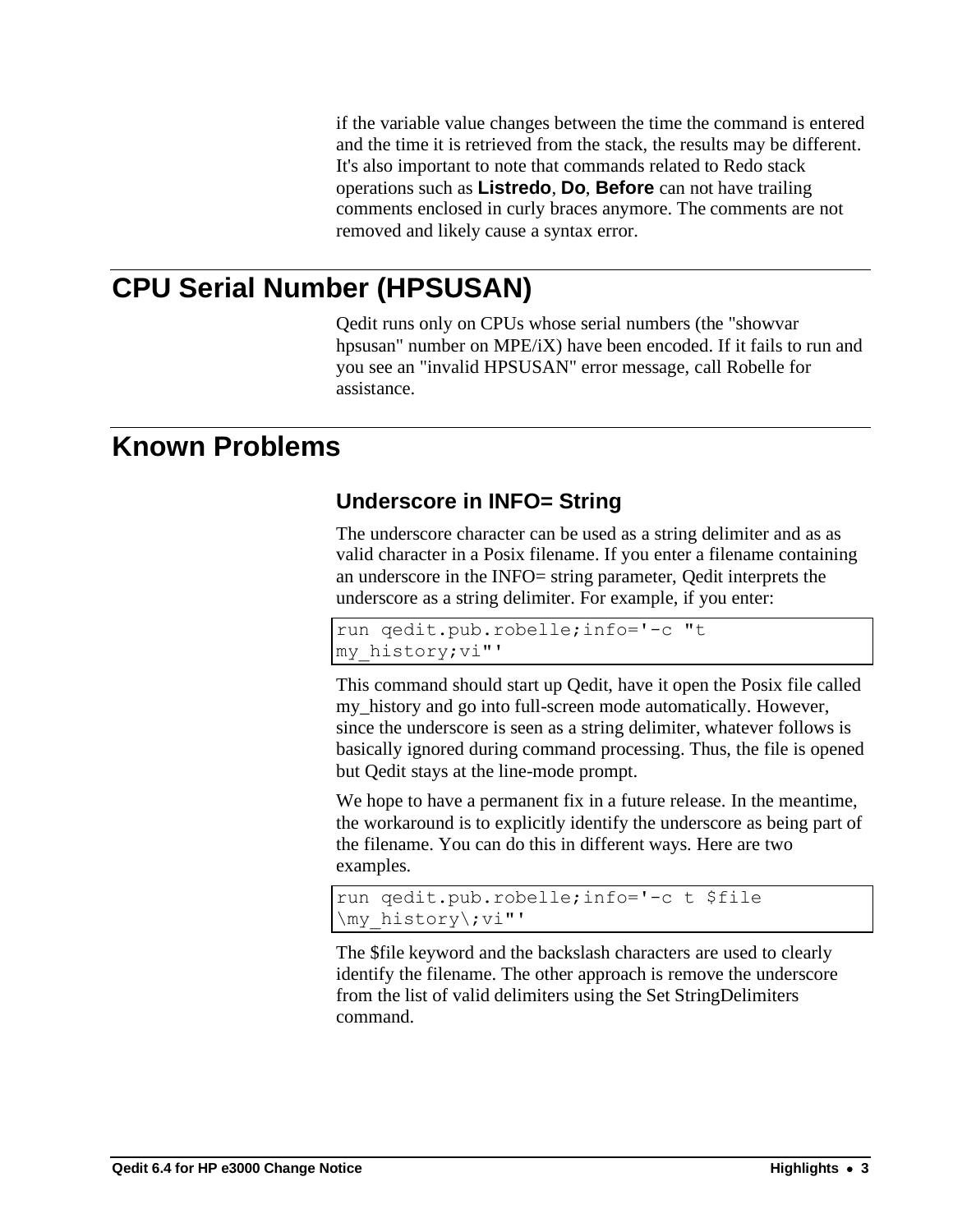run qedit.pub.robelle;info='set stringd posix; c "t my\_history;vi"'

The \$file approach is simpler as it only affects that particular command. The Set StringDelimiter approach should be used with caution as it might affect other commands during the edit session.

#### **Nested Command Files**

Starting with Qedit 5.4.11, complex command files with multiple levels of nesting can cause an abort. In some of the cases we have seen, the problem only occurred when the **Defer** option was used. The workaround is simply to disable the feature with **Set Open Defer Off**. We are investigating the problem and will fix it as soon as possible.

## **Documentation**

Qedit comes with a User Manual and a Change Notice. You may have received printed copies of these.

They are also available as PDF or HTML files. You can download these from our Website.

#### **User Manual**

The user manual contains the full description of all the Qedit commands, as well as usage tips. The manual is up-to-date with all the latest changes incorporated in Qedit. To see only the changes in the latest version, see the "What's New" section of the manual, or see the change notice.

#### **Change Notice**

For a complete description of the latest changes made to Qedit, the installation instructions, and any compatibility issues, see the change notice that was included with the release.

#### **Printed Documentation**

The latest user manual and change notice are available in Adobe PDF format. If you do not already have the Adobe Acrobat Reader, you can get a copy from

[http://www.adobe.com/prodindex/acrobat/readstep.html.](http://www.adobe.com/prodindex/acrobat/readstep.html)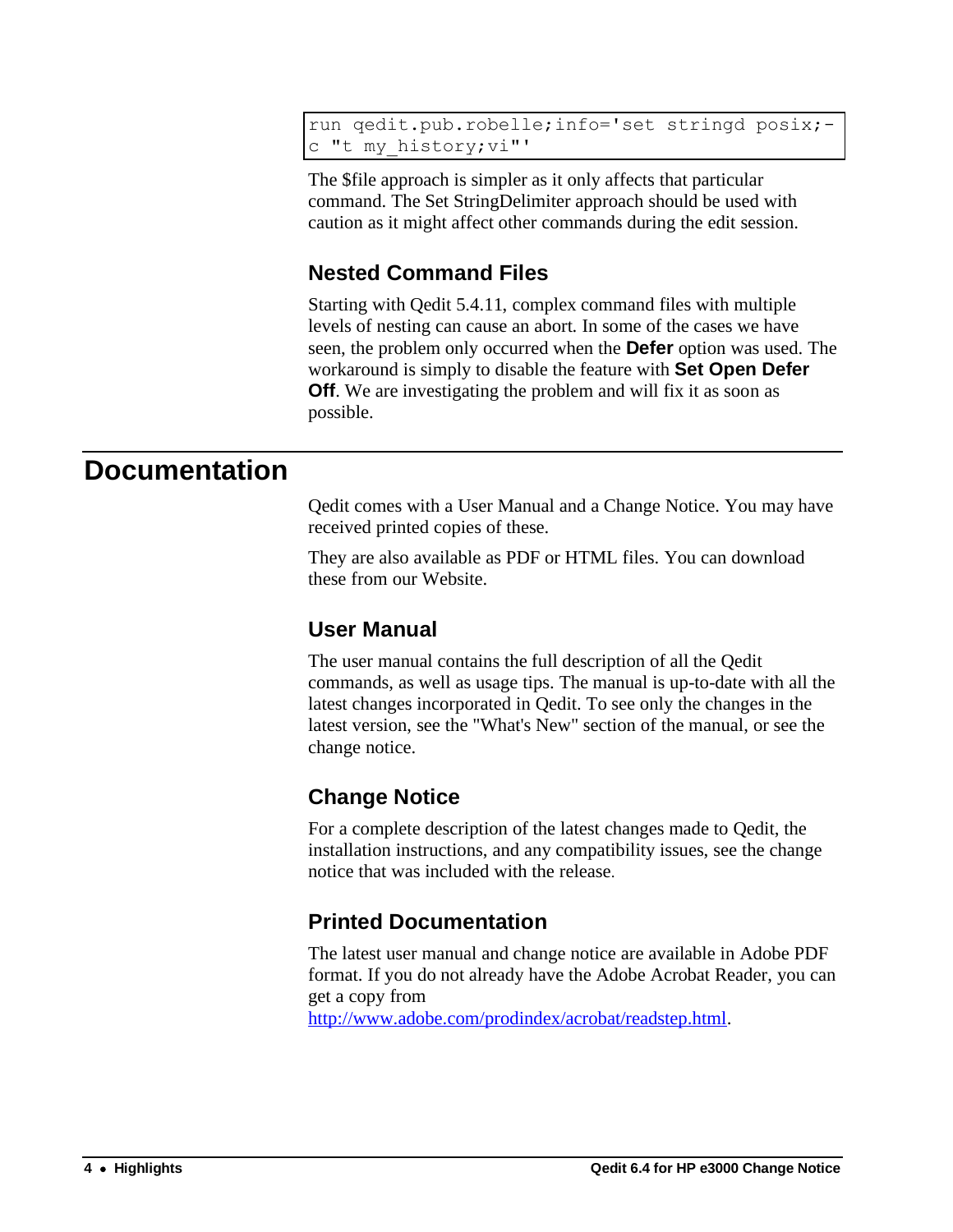# **Installation**

## **Upgrade Instructions**

If you are a *new Qedit user*, please follow the installation instructions in the *Qedit User Manual*. The following installation instructions assume that you are an existing Qedit user who is upgrading to version 5.7.

To install this upgrade of Qedit, follow these steps:

- 1. Install Qedit.
- 2. Install the QLIB and/or Bonus programs.
- 3. Fix the NM compilers. (only XL)
- 4. Fix the MPEV compilers. (optional)
- 5. Purge installation files. (optional)

Installation should take less than 20 minutes. No one can use Qedit while step 1 is in progress. Bonus and QLIB programs cannot be used while step 2 is in progress.

## **Installation Assistance**

If you have any questions about the upgrade process or run into any problems, please call us. Technical support is available on weekdays from 7 a.m. to 4 p.m., Pacific time.

## **Important Note About Passwords**

None of the jobs we supply have passwords in them. Before streaming a job, you might have to add your system's passwords to the first line. Users of MPE XL version 3.0 and later do not have to do this because the operating system prompts you for missing passwords. The same is true for MPEV users who have security software that inserts passwords. Most MPEV users have to edit the jobs. For example, if the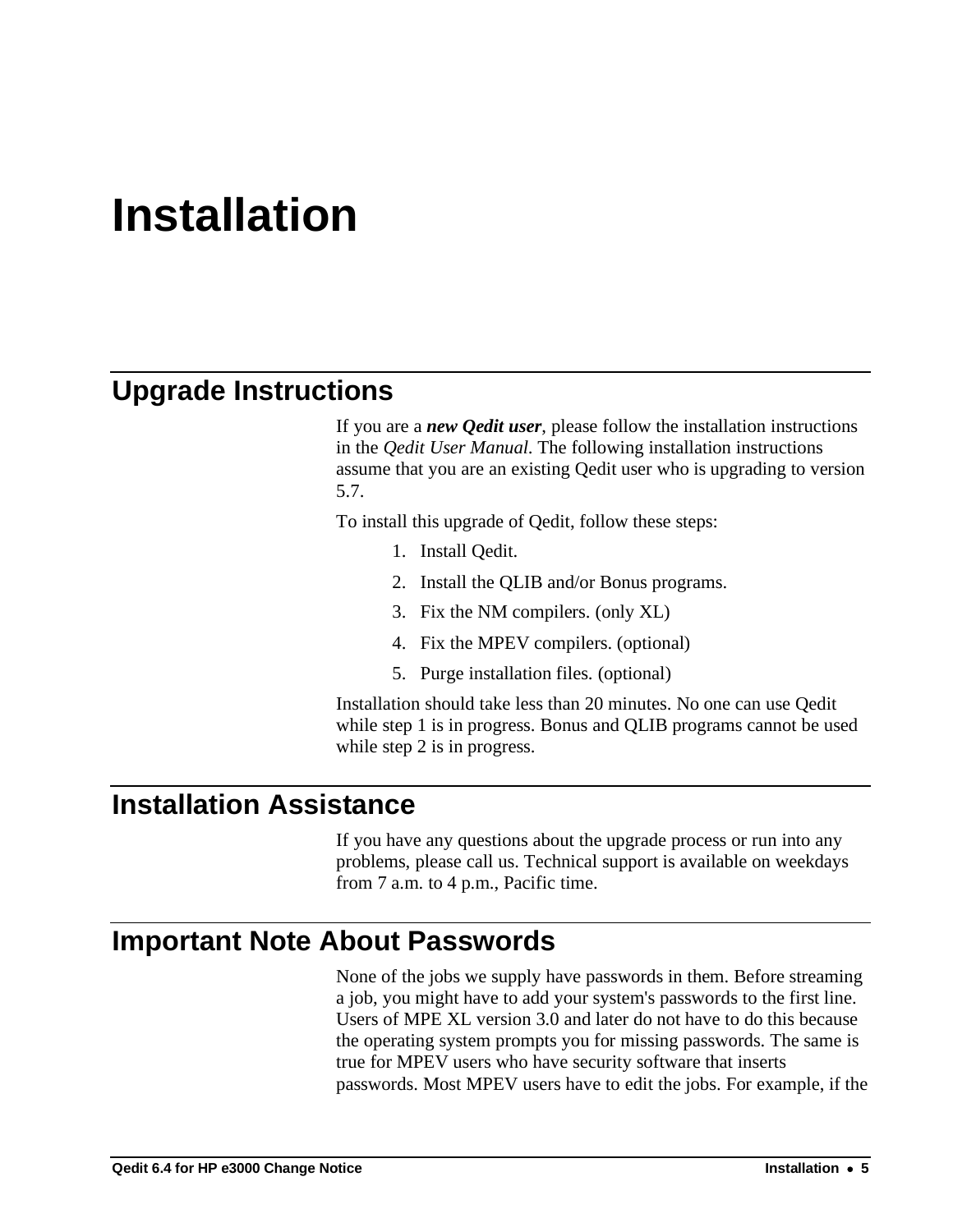system manager logon password is Qwerty, you would do the following:

```
:editor
HP32201A.07.22 EDIT/3000
/text robelle.job.robelle
FILE UNNUMBERED
/modify 1
MODIFY 1
!job robelle,manager.sys,pub;hipri
                         i/qwerty
!job robelle,manager.sys/qwerty,pub;hipri
/keep robtemp
/exit
END OF SUBSYSTEM
:stream robtemp
:purge robtemp
```
#### **STREAMX Users**

Users of STREAMX, a part of SECURITY/3000 from VESOFT Inc., must set a Job Control Word before streaming jobs. This step prevents STREAMX from generating an error if the Robelle account does not yet exist. For example,

```
:setjcw streamxtempnonest 1
:stream robelle.job.robelle
```
## **Combined Qedit/Suprtool Tapes**

If the tape you received has more than one product on it (e.g., Qedit and Suprtool), you can take a shortcut instead of following the complete instructions for both products.

Steps that are common to both installations need only be done once. That is, there is no need to restore twice, or setup the Robelle account twice, or install the Qlib and Bonus programs twice, or clean up unneeded files twice.

Note that if you do *not* use this shortcut it is not a problem; it will just take you a few minutes longer, and you will have to mount the restore tape a second time.

Say you install Qedit first, followed by Suprtool:

1. Do all of the Qedit steps, except for the final *Purge Installation Files* step.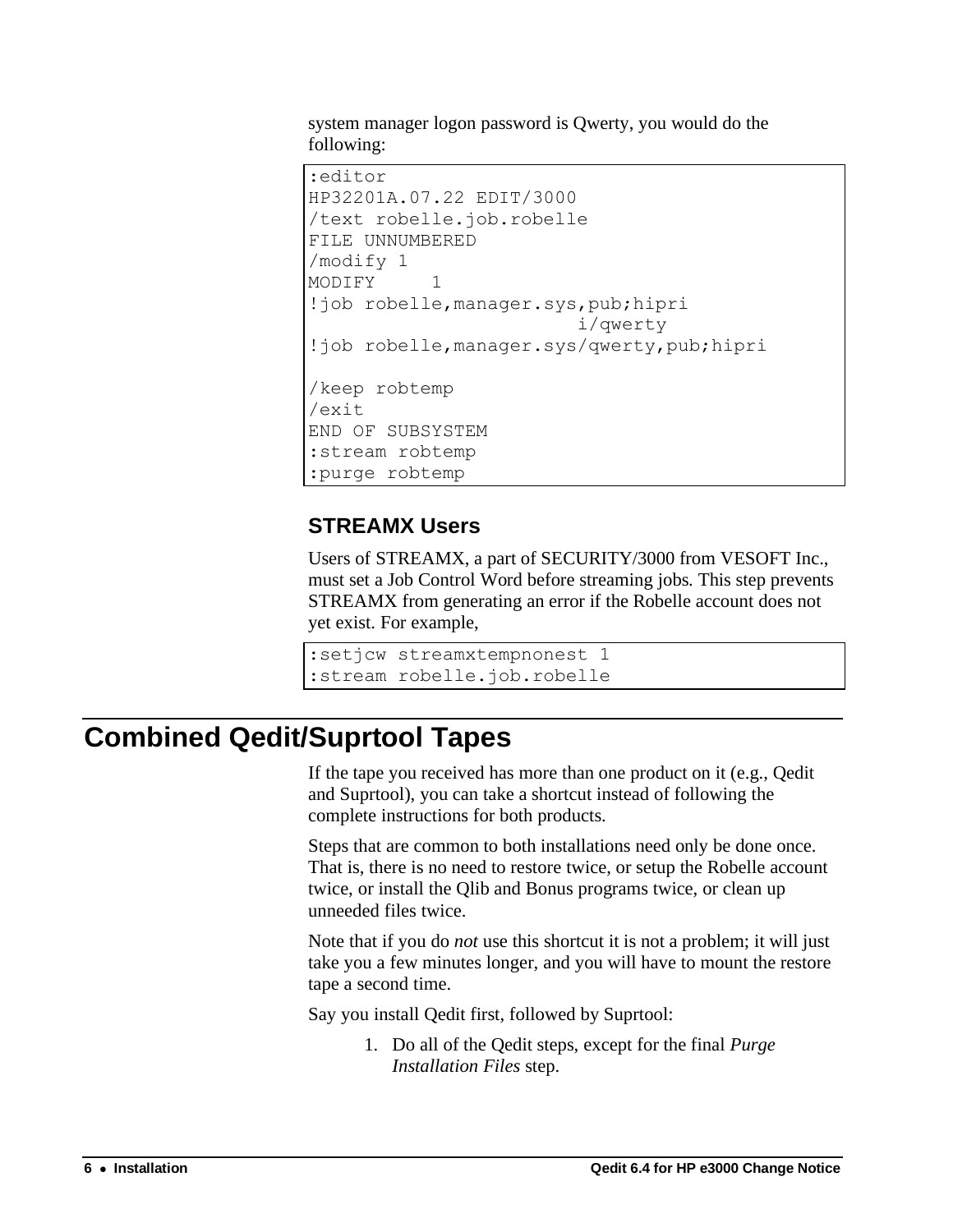2. Then do the Suprtool installation starting with the *:stream Install.Suprjob* step. Skip the initial *Restore* and *Robelle Accoount* steps, and skip the *Qlib/Bonus* step. Do the final *Purge Installation Files* step.

## **Step 1: Install Qedit**

This step requires three separate procedures: restoring all Robelle files from tape to disc, building (or upgrading) the Robelle account with the job stream that we provide, and streaming the installation job stream. All these procedures can easily be accomplished if you log on as Manager.Sys.

#### **Restore All Robelle Files**

First, you have to restore all the files from tape.

| :hello manager.sys                           | {log on |
|----------------------------------------------|---------|
| as system manager}                           |         |
| :file rtape; dev=tape                        | {mount  |
| Robelle tape}                                |         |
| :restore *rtape; @.@.robelle; create {=reply |         |
| on the console}                              |         |

Check the :Restore listing for files that were busy and could not be restored. There are a number of reasons why a file could have been busy: someone may have been using it or backing it up, it may have been held as a suspended son process (menu system), or it may have been allocated. If files were busy, chase away any users, deallocate any busy programs, then try the :Restore command again.

#### **Create/Update Robelle Account**

You *must* build (or upgrade) the Robelle account with the job stream that we provide. This job removes the passwords from the Robelle account and from the user Mgr.Robelle. You need to know the existing passwords so that you can put them back after the installation.

|                | :listacct robelle; pass     | {look for |  |
|----------------|-----------------------------|-----------|--|
| $ PASSWORD:$ } |                             |           |  |
|                | :listuser mgr.robelle; pass | {look for |  |
| PASSWORD: }    |                             |           |  |

Once you have written down the passwords, stay logged on as Manager.Sys and stream the job that builds and updates the Robelle account.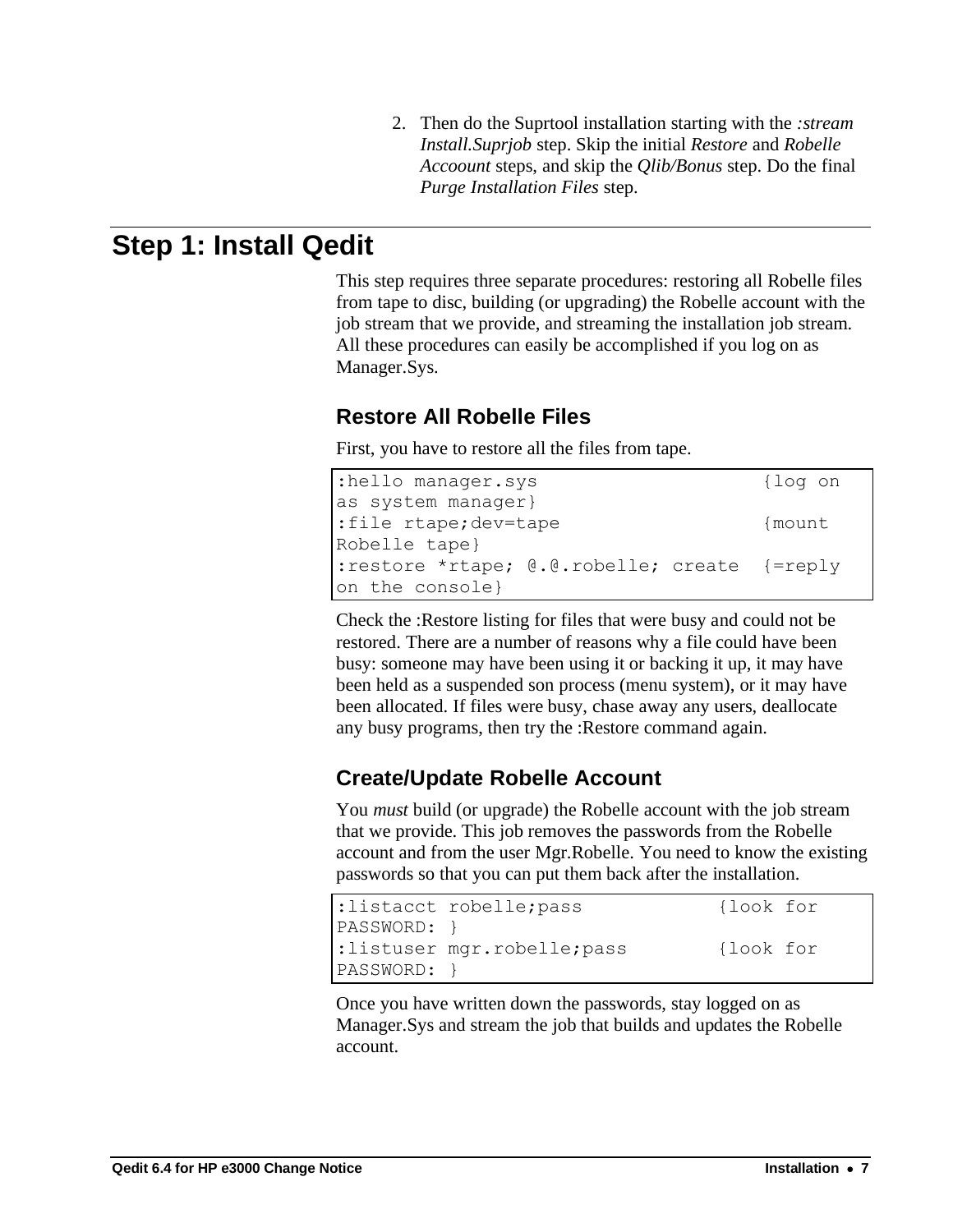:stream robelle.job.robelle

This job stream will send you a message when it is finished.

Stay logged on as Manager.Sys and put a password on the Robelle account. If you are upgrading your Robelle account, use the old password.

```
:altacct robelle;pass=hardpass {hard to guess}
```
Please note that during installation, we add OP capability to the Robelle account. Once Qedit has been installed, you can remove OP capability.

#### **File Names**

The following Qedit program files are restored to the Pub group of the Robelle account:

| Program          | <b>Purpose</b>        |
|------------------|-----------------------|
| qeditnm          | NM Qedit program      |
| qeditcm, qeditpm | CM Qedit programs     |
| qcompxl          | NM compiler interface |
| qedify, qcompusl | CM compiler interface |
| qloadxl          | NM Qedit options      |
| ederrnm, ederrcm | :Editerror support    |
| qmap             | reformat MPEV PMAP    |

#### **Install Program Files**

Our installation job puts the proper Qedit files into the Pub group of the Robelle account. To make sure no one uses these programs during the installation, send a warning. Then stream the job:

```
:hello mgr.robelle
:warn @;please exit from Qedit NOW!
:stream install.qeditjob {supply 
passwords}
```
Check the installation job \$stdlist. If anyone was using Qedit or attempting to back it up during the installation, the job will fail. If the job failed, chase away any users, ensure that a backup is not in progress, then stream the installation job again.

The installation job renames your current versions of Qedit to the PubOld group of the Robelle account. If you need to move these versions back into production, use the Previous.Qeditjob job stream.

Once you have installed Qedit, users can now access it by entering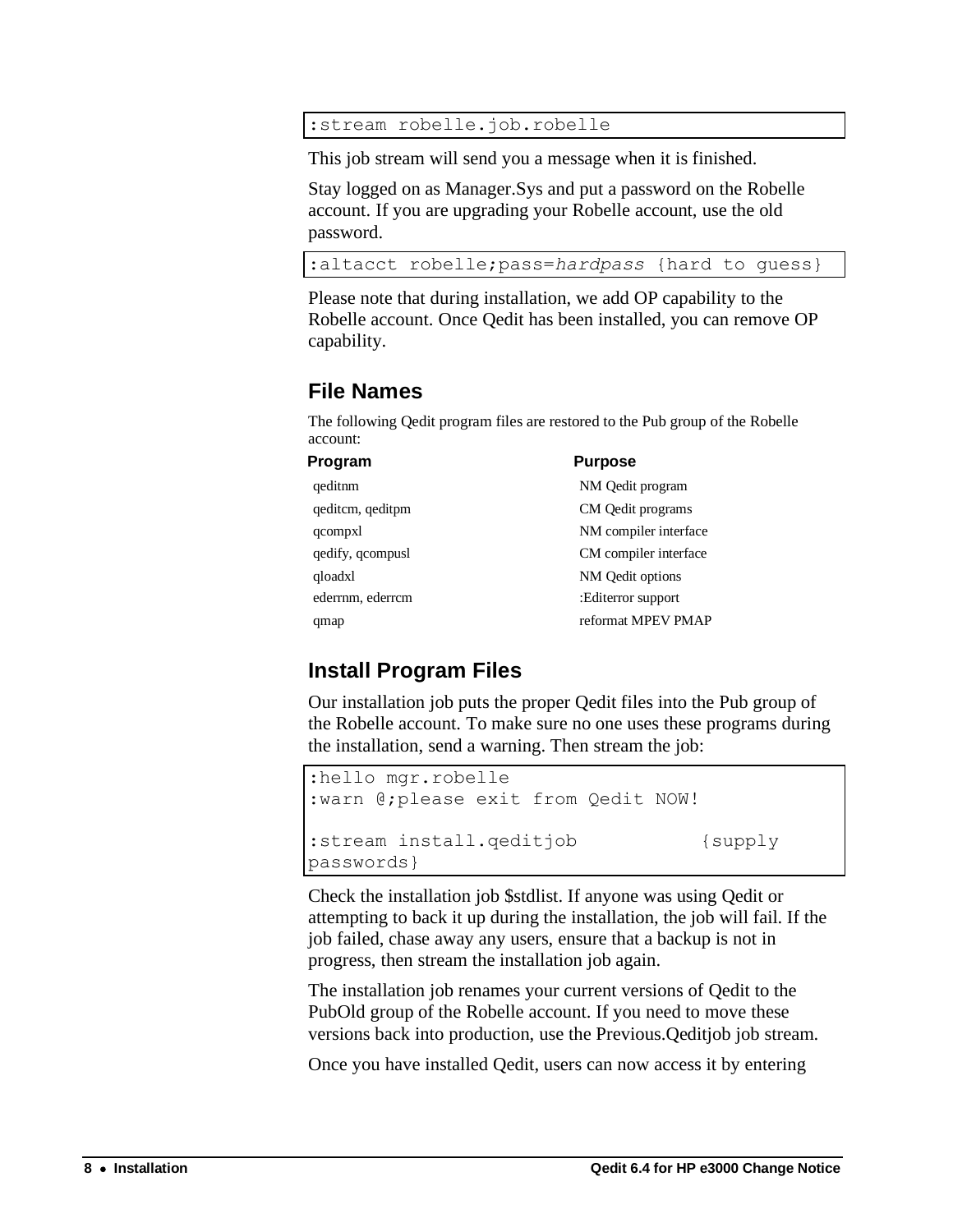## **Step 2: Install QLIB and Bonus Programs**

Qedit comes with an array of contributed software in the QLIB library (in the QLIB groups of the Robelle account). QLIB programs may be used on any CPU and may be given away freely. Your Robelle license may also entitle you to receive our Bonus programs: Compare/iX, HowMessy, Select, Spell, and Xpedit. These programs reside in the Pub group of the Robelle account. Bonus programs can be used only on authorized machines, and you may not distribute them to anyone.

If you received Bonus programs with this version of Qedit, use the job stream called Bonus.Job.Robelle to install both the QLIB and Bonus programs. If you did not receive Bonus programs, use the job stream Qlib.Job.Robelle to install the QLIB programs.

```
:hello mgr.robelle
:stream bonus.job.robelle {or
Qlib.Job.Robelle}
```
If you skip this step, you may end up running old versions of these programs.

## **Building the Spell Dictionary**

Before you can use the Spell Bonus program or the Words command in Qedit, you have to build the main dictionary for Spell with an additional installation job. This job stream can take 30 to 60 minutes; you do not have to wait for it to finish before going to the next step.

By default, the Spell program uses American spellings. To use British spellings, set the SpellAmerican JCW to False in the installation job.

| : run qedit.pub.robelle        | for use      |
|--------------------------------|--------------|
| :Editor}                       |              |
| /text dictmain.spjob           |              |
| /modify "setjcw SpellAmerican" | {for British |
| spelling,                      |              |
| /keep robtemp                  | { change     |
| True to False}                 |              |
| /exit                          |              |
| :stream robtemp                |              |
| :purge robtemp                 |              |

For more information, see the *Spell User Manual*.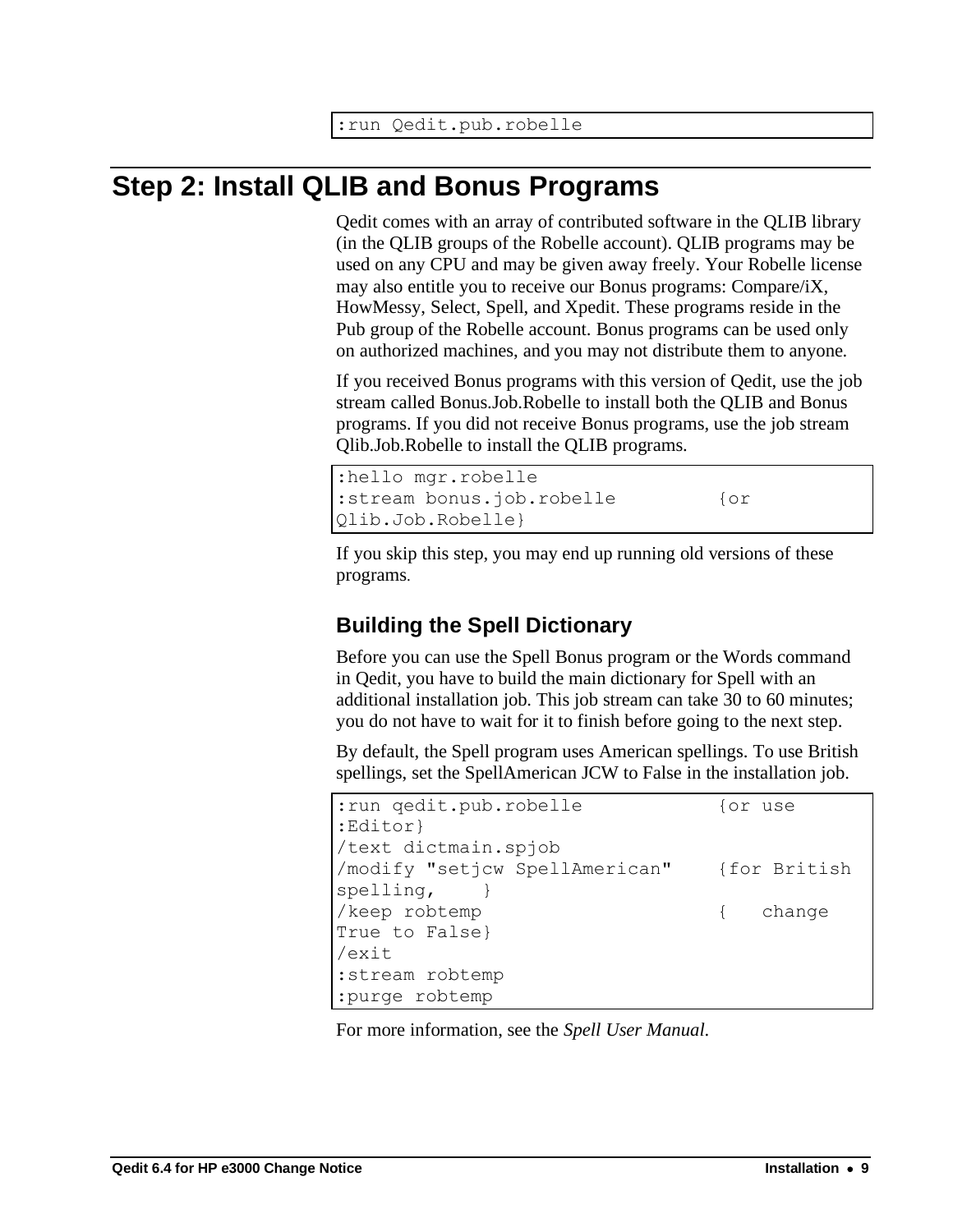## **Step 3: Install NM Compiler Interface (only XL)**

If you don't need to compile source files that are saved as permanent Qedit workfiles (file  $code=111$ ), then this step is optional. It is also optional if you have not installed a new version of MPE since your previous Qedit installation.

If you use any NM compilers on MPE/iX, you will want to install the new NM compiler interface. If you still use the CM compilers as well, you will also want to install that compiler interface (described in step 4 below).

### **Installing the Interface**

Assuming that you have restored the Robelle files on your system and that you have not done this step before, stream Savecmdf.Qeditjob to make backup copies of the existing HP command files in the Stdcmd.Sys group. You need to know the Manager.Sys password.

```
:stream savecmdf.qeditjob.robelle {wait for it 
to finish}
:listf @.stdcmd.sys
```
Then stream Qcompxl.Qeditjob to make three (3) changes to the Pub.Sys compiler command files:

:stream qcompxl.qeditjob.robelle

This job makes the following changes to the compiler command files:

- 1. Change the run of the compiler program to ;xl ="qcompxl.pubnew.robelle, qcompxl.pub.robelle".
- 2. Add ";shr" to the File commands for the text and master files.
- 3. Change "setjcw jcw=fatal" to an invalid command so that errors in either Qedit or MPE/iX will abort the command file.

#### **Compiling Instructions**

Now you should be able to compile a Qedit file or a Keep file, either within Qedit or at the MPE/iX prompt, simply by invoking the normal command file.

```
: pasxl source {from MPE}
:run qedit.pub.robelle
/pasxl source {from Qedit}
```
Within Qedit, you can specify an asterisk (\*) for the current workfile.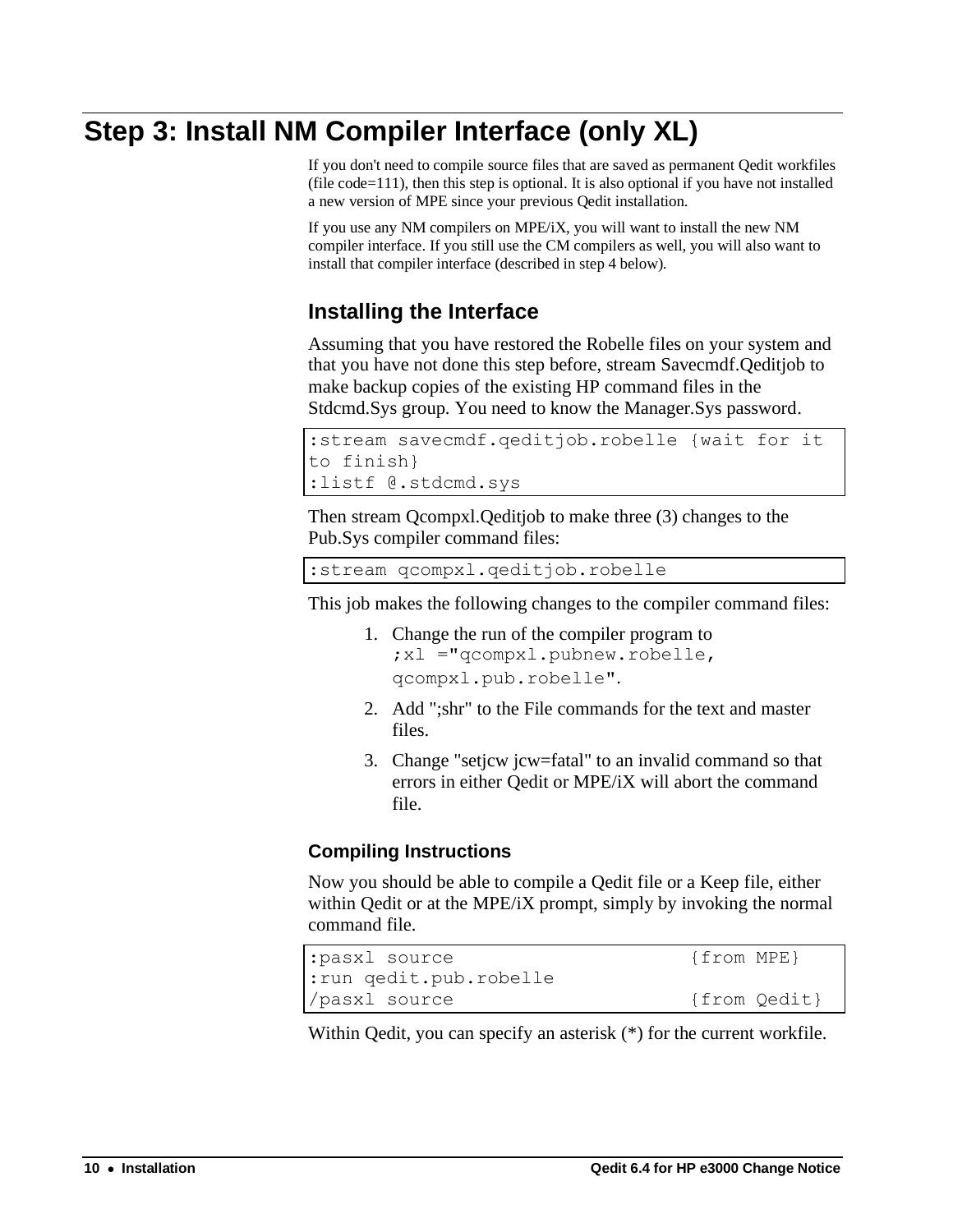```
:run qedit.pub.robelle
/text source
/pasxl *
/exit
:pasxl qeditscr
```
## **Step 4: Install CM Compiler Interface (optional)**

If you don't need to compile source files that are saved as permanent Qedit workfiles (file code=111), then this step is optional.

When installing Qedit on MPE/iX, you might have to install the NM compiler interface (described earlier) and the CM compiler interface (described here). For MPEV, however, you only have to worry about the original CM compilers.

After restoring the files from tape, you have to choose an installation method: integral or isolated.

### **Choosing a CM Installation Method**

There are two methods of fixing the compilers on your system: *integral* into Pub.Sys or *isolated* in the Robelle account. The isolated method is best for new or trial-period users because it is faster to install and easier to remove later. You can start with the isolated method and easily convert to the integral method later.

To determine if you currently use the isolated or integral method, run Qedit and enter

/verify whichcomp

If the displayed line ends with "IN ROBELLE," you are using the isolated method. If it ends in "IN SYS," you are using the integral method.

#### *Integral Method.*

The compilers in Pub.Sys are "fixed" directly, and a segment is added to the system SL. The standard :Cobol and :Pascal commands of MPE then compile Qedit workfiles. :Sysdump is used to make a new cold load tape for the next time you need to boot the system.

#### *Isolated Method.*

The MPE compilers are copied into the Q.Robelle group and the original compilers are left in the Pub.Sys group. No code is added to the system SL. Qedit workfiles can be compiled only within Qedit because the "Qedit" compilers are not in Pub.Sys.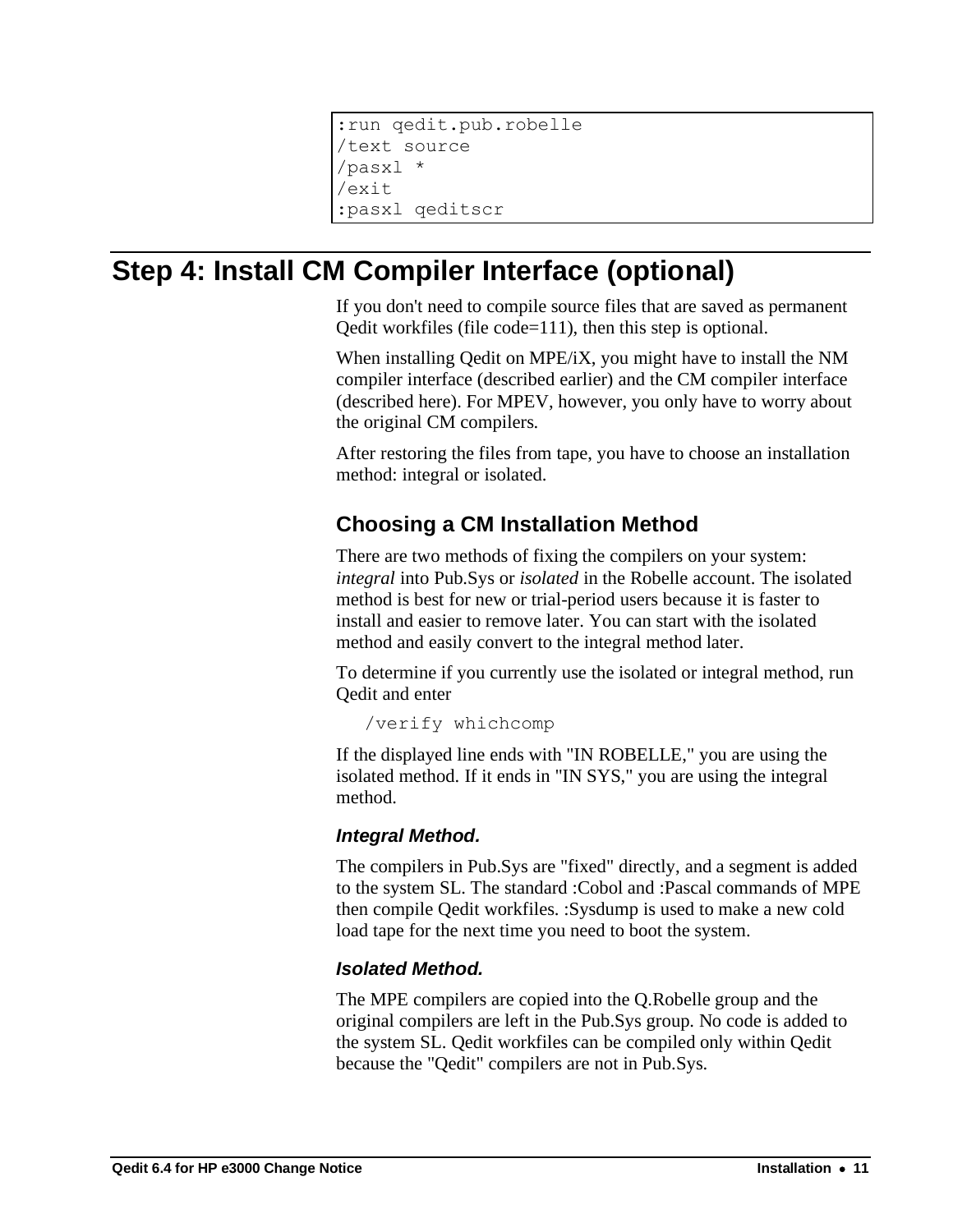### **Integrating CM Compiler Changes**

The job stream Qeditj1.Qeditjob.Robelle makes *integral* compiler fixes. Use it either to update the fixes to a new version or to re-install the fixes after an MPE update from HP. Before you start, you should :Store @.Pub.Sys and save it on tape because this job modifies the compiler program files in Pub.Sys. You will need another small tape for a new cold load tape.

Ensure that no one compiles during the installation. Stop all jobs and send an operator warning. Log on as Manager.Sys, modify the first line of the Qeditj1 job to include the passwords, then :Stream the job.

:stream qeditj1.qeditjob.robelle

This job runs Qedify.Pub.Robelle, which updates the compilers in Pub.Sys and installs nonprivileged hooks into them so that the compilers can access Qedit workfiles.

The job adds a code segment from Qcompusl.Pub.Robelle into Sl.Pub.Sys and then requests a tape mount for a new cold load tape.

Mount a write-enabled tape and :Reply. Save this tape and use it for future cold loads. The CM compiler interface is now installed. Compiling done inside or outside Qedit will work on either Qedit workfiles or on regular Keep files.

## **Isolating CM Compiler Changes**

The job stream Qeditj1a.Qeditjob.Robelle fixes the compilers, but it isolates the changes in the Q.Robelle group. Ensure that no one compiles during the installation. Stop all jobs and send an operator warning. Modify the first line of Qeditj1a to include the Robelle password, then stream the job.

```
:stream qeditj1a.qeditjob.robelle
```
The job uses Qedify.Pub.Robelle to copy the compilers from Pub.Sys to the Q.Robelle group, then it "fixes" them so that they can read Qedit files. The original compilers in the Pub.Sys group are not modified. Once this step is finished, you can use the CM compilers on Qedit files from within Qedit, but not at the MPE prompt.

## **Step 5: Purge Installation Files (optional)**

The easiest way to clean up after an installation is to stream the Cleanup.Purgejob.Robelle job. This job saves you disc space by purging the installation files. It does not purge the files that are necessary to run the software.

```
:stream cleanup.purgejob.robelle
```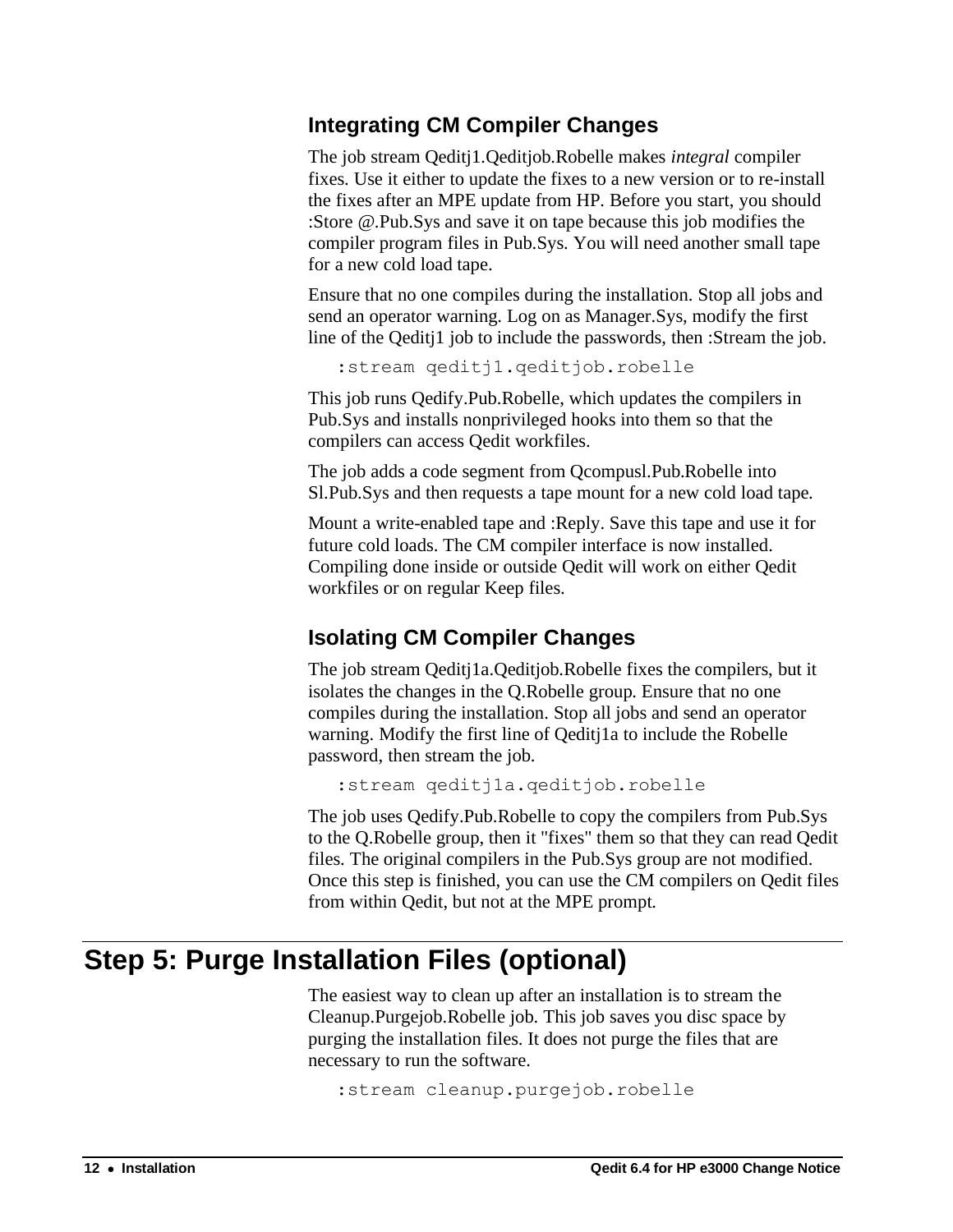# **Qedit for Windows**

## **Introduction**

Qedit for Windows lets you edit local MPE/iX and HP-UX files from a single MS Windows program. It consists of a Windows editing client and either an MPE/iX or HP-UX editing server that work together to edit your host files. To take advantage of Qedit for Windows, you need both parts: the client and the server.

Qedit for Windows uses the popular TCP/IP protocol for communicating between the client and the server (this is the same protocol that you use to access the Web). Configuring the Qedit server software requires creating the correct TCP/IP environment for Qedit for Windows.

## **Server Process**

By default, the Qedit server uses the MPE/iX Remote Process Management (RPM) service to start each server session. With RPM, the client sends a program name and an Info= string along with logon information to the RPM listening process. The RPM listening process then validates the user logon and starts the specified program with the Info= string. The server process is seen as an MPE/iX session, but the process is not included in your user limit. The Qedit server software is not available for MPEV.

#### **Logon Sequence**

When you use an MPE/iX connection to open a file in Qedit for Windows, this is what happens:

- 1. A new host session is started, and the user name and passwords are validated (this includes additional logon processing by products such as SECURITY/3000).
- 2. The Qedit client asks RPM on the host to run the Ci.Pub.Sys program with an Info string. For example,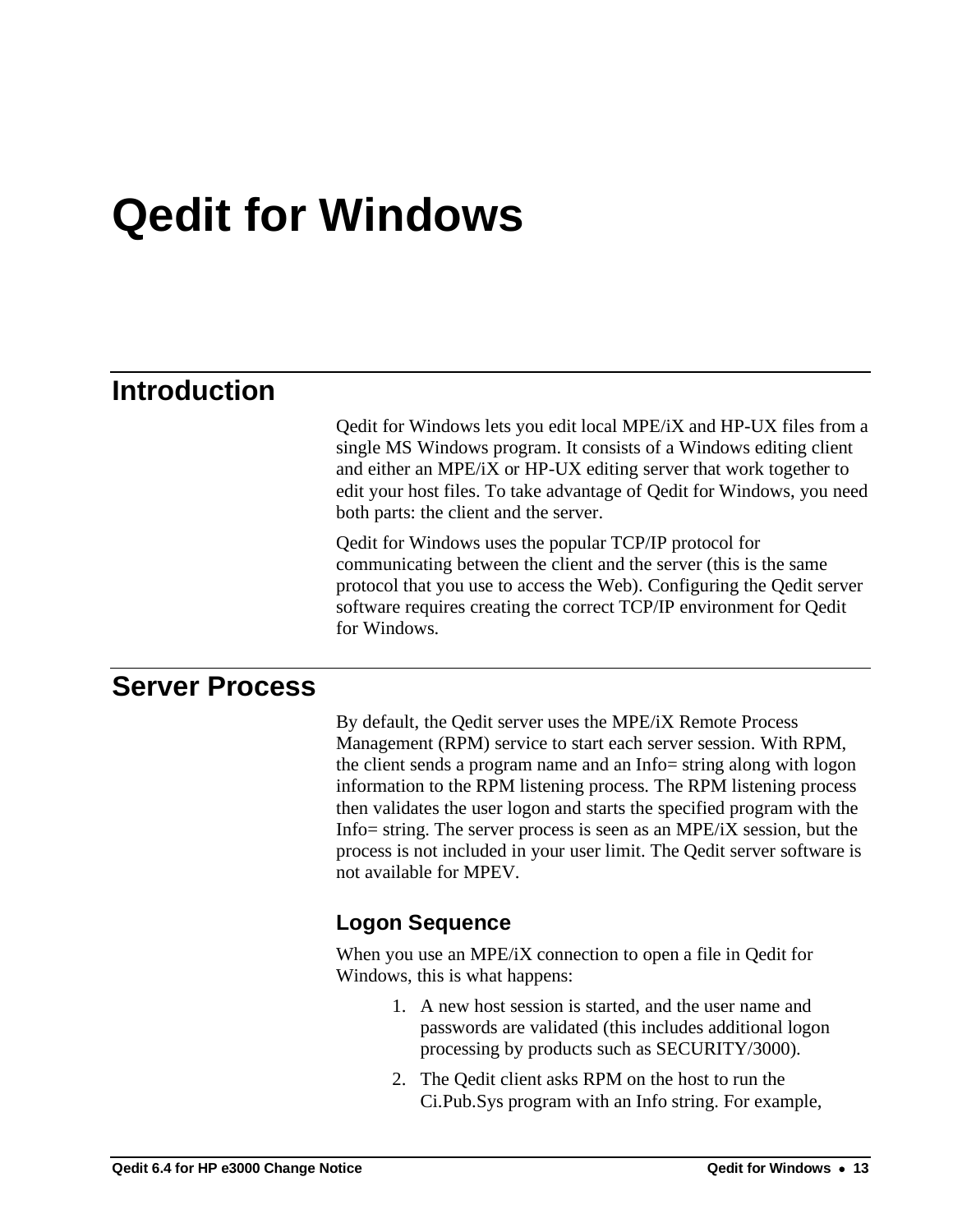qedit.pub.robelle "-d<ip-address>"

The "<ip-address>" is the IP address of the Qedit client.

- 3. The Qedit process starts, and it verifies that you are authorized to use Qedit in server mode.
- 4. Any system-wide Qeditmgr files are always processed. Processing of account and group Qeditmgr files is optional and must be enabled in the client.
- 5. The requested file is opened.
- 6. A response is sent to the client.

It is important to note that logon UDCs are not executed as part of this process. Any environment variables or file equations that are set up as part of a logon UDC will not be applied in the Qedit server process.

#### **Firewall Protocol and the Server**

The default protocol is usually sufficient at most sites. However, some customers use firewall devices to further restrict access to their HP e3000. The default protocol might not work at some of these sites. For this reason, the server offers a Firewall protocol.

In order to use this protocol, a Qedit listener has to be running at all times. You should add this job to your system startup procedure:

:stream qserver.qeditjob.robelle

If the job is not running, all new connection requests are rejected. Currently, the only way to stop the job is to abort it.

With this setup, the server runs as a listener similar to a UNIX daemon. It waits for incoming connection requests on a specific port number. Like the HP-UX server, the default port number is 7395. If you want to use a different port, you have to modify the Qserver job stream.

Upon receiving a request, the listener passes the information down to RPM, which then takes over.

#### **QEDSERVMODE JCW**

The Qedit server process always executes the commands in the system-wide Qeditmgr files (e.g., Qeditmgr.Pub.Sys). Processing of the account and group Qeditmgr files can be enabled in the client. To indicate that you are using the Qedit server in either the server or the nonserver mode, which are not exactly the same, we provide a JCW called QEDSERVMODE. QEDSERVMODE is set to zero (0) if you are in nonserver mode, and nonzero if you are in server mode. If you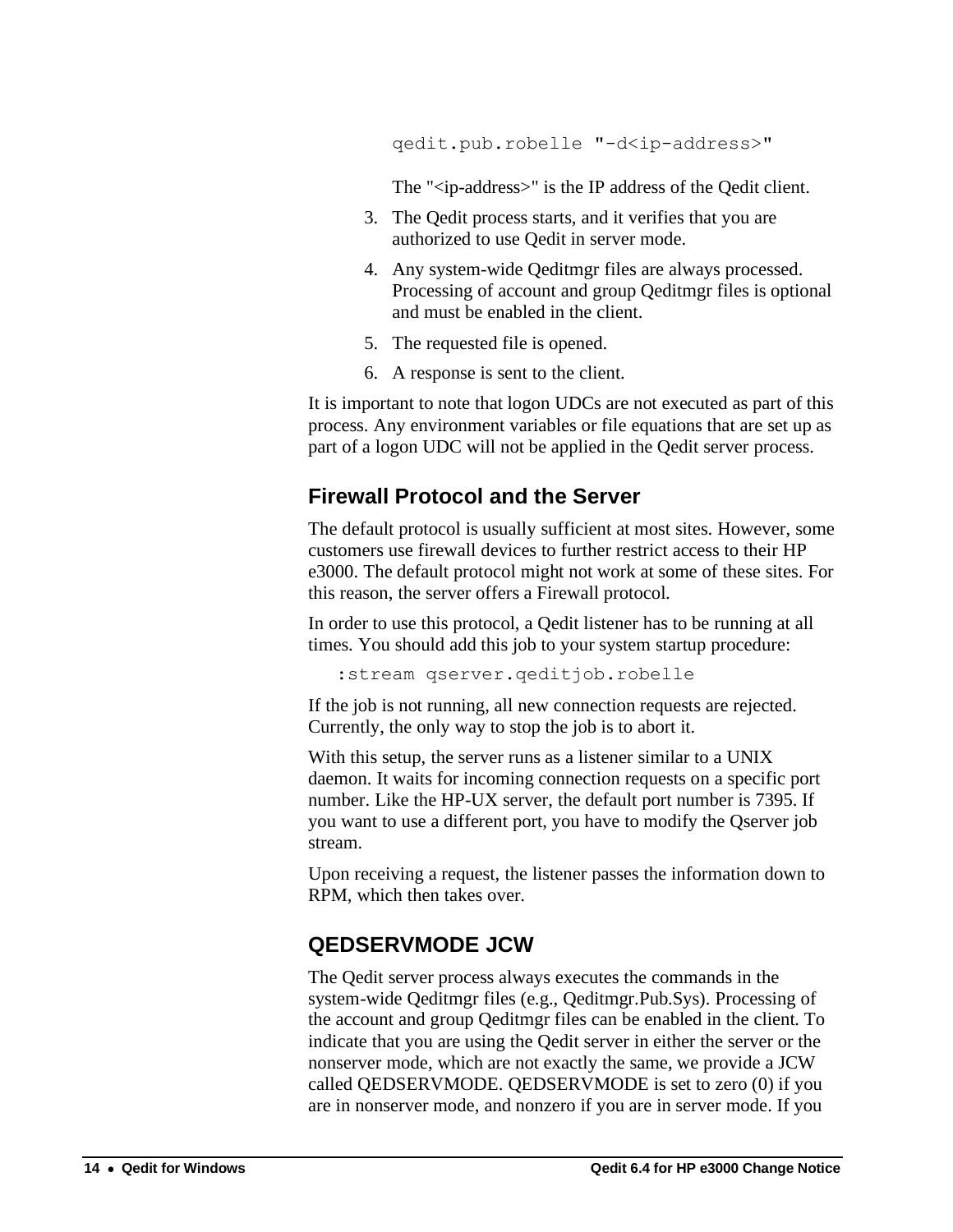are using the Qedit server, you should modify your Qeditmgr file so that few, if any, commands are executed in server mode. For example,

```
if Qedservmode = 0 then
    set extprog mpex.pub.vesoft
endif
```